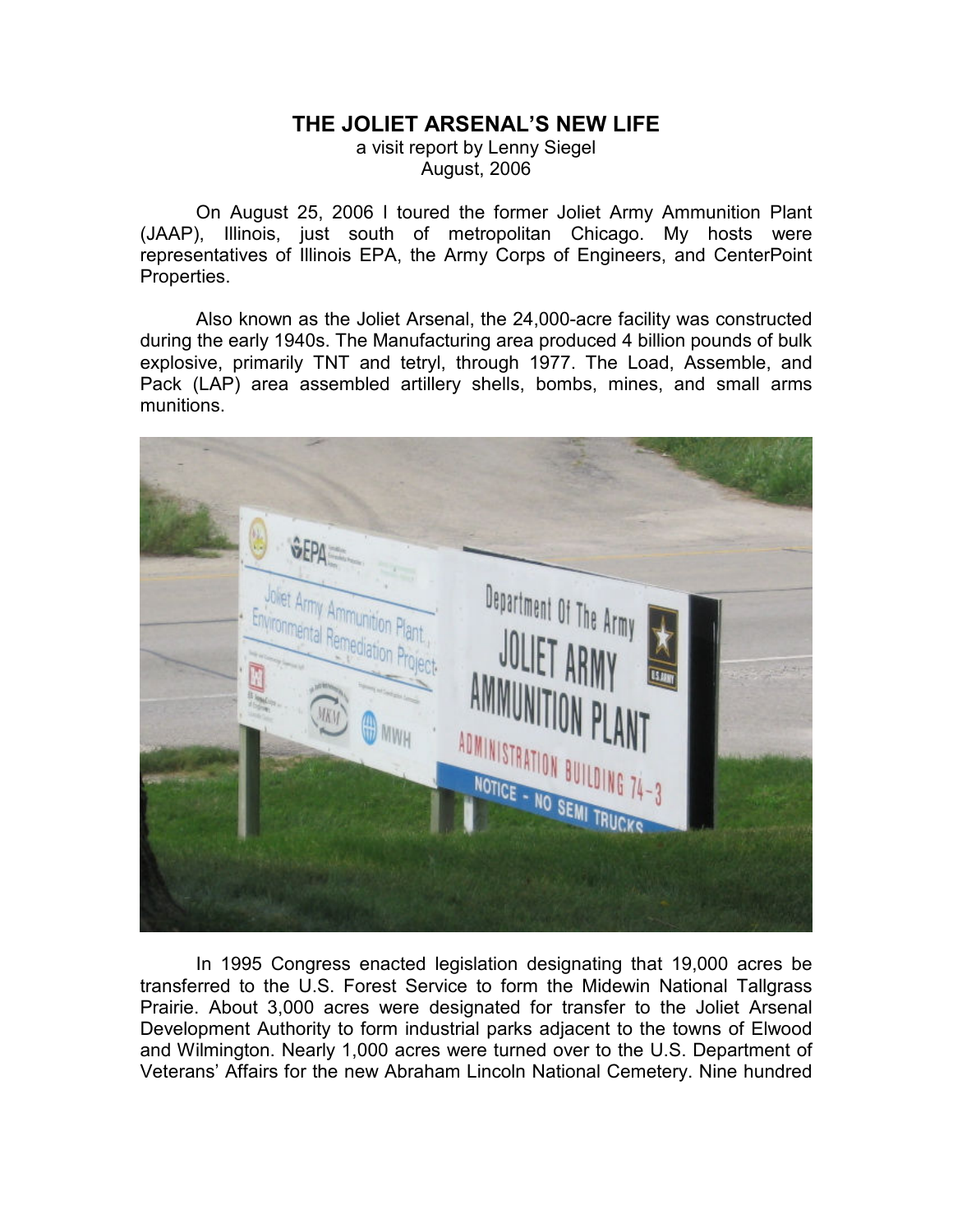acres were set aside for a consolidated Will County landfill, also adjacent to Wilmington.



Though JAAP was not closed under Base Realignment and Closure (BRAC) legislation, it is subject to the same environmental legal framework as BRAC bases. U.S. EPA listed both the Manufacturing Area and the LAP Area on the "Superfund" National Priorities List, in 1987 and 1989 respectively. Under the Community Environmental Response Facilitation Action (CERFA), about three quarters of the property were cleared for transfer early in the process. Additional parcels have been made available as they qualified.

My brief visit suggested that at JAAP the regulatory agencies—Illinois EPA and U.S. EPA—and the Army have worked together well, and that the continuity of leadership at each agency has strengthened both their relationships and knowledge of the facility. In turn, a successful environmental program, in which over \$100 million has already been spent, has enabled timely reuse. Finally, the plant's strategic location has made its commercial redevelopment the envy of closing bases throughout the country.



Excavation with blast wall in background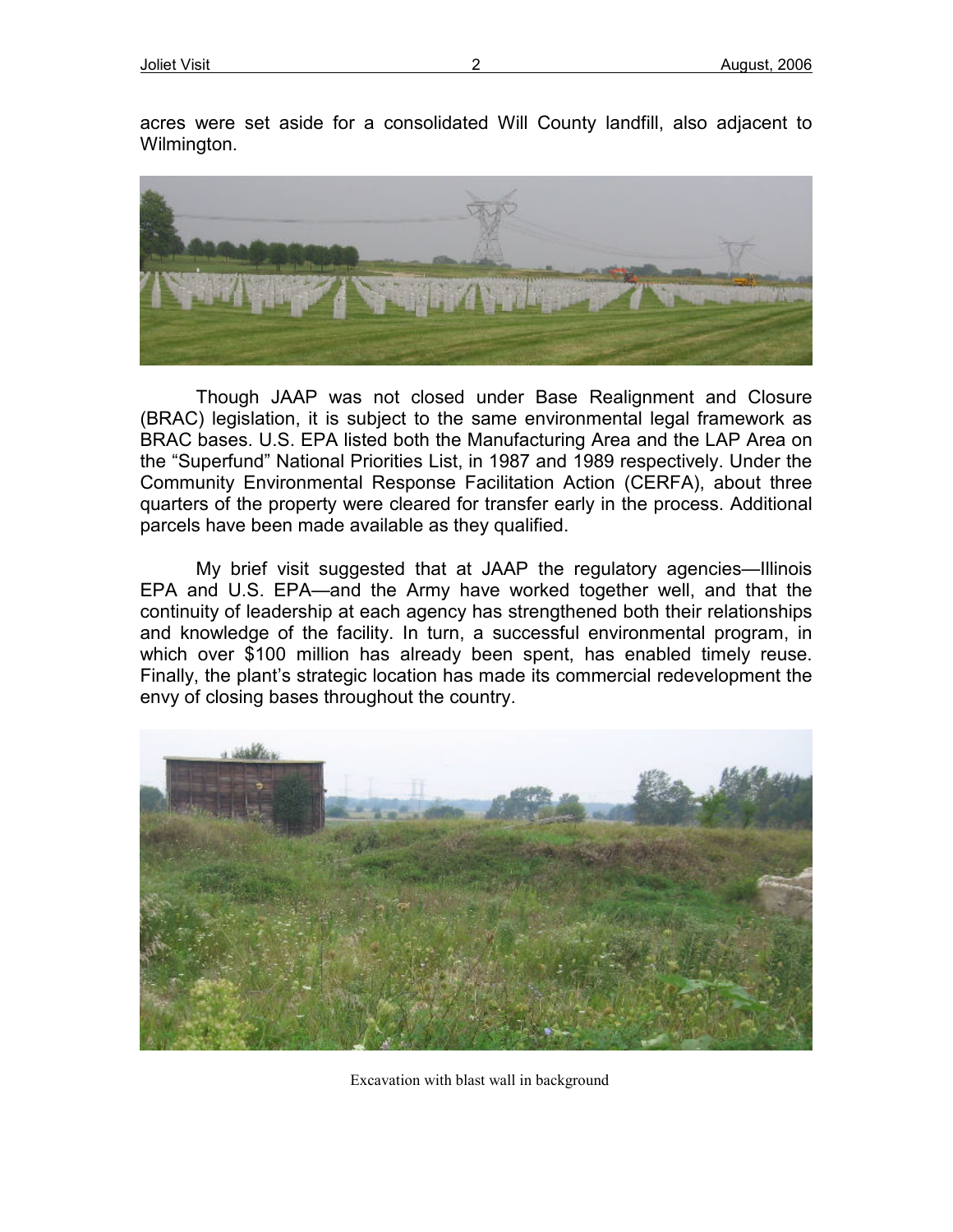The largest environmental cleanup challenge at Joliet was the pervasive soil contamination in the developed portion of the manufacturing area, the area designated for industrial redevelopment. The Army excavated 400,000 TNTladen cubic yards from this area, sampling as it went. It constructed a composting facility, mixing the soil with horse manure, wood chips, and corn waste in thre huge sheds. The clean soil is used entirely on the facility, filling in excavated areas and building up berms. However, not all the regrading is done by the Army. CenterPoint levels the land as it redevelops.



While TNT batch processing was underway, wastewater—known as redwater because TNT turns red upon exposure to air—was released into a lagoon. The Army is finishing up its work in the lagoon area, preparing it for transfer, but during production the plant incinerated the red-water, forming mounds of ash. Today that ash is considered "special waste"—a category between hazardous waste and solid waste—and is being transferred to the new "Prairie View" landfill. The 1995 Legislation decreed that the landfill accept non-hazardous Army waste from the cleanup. Because it's part of the former plant, no permit is required.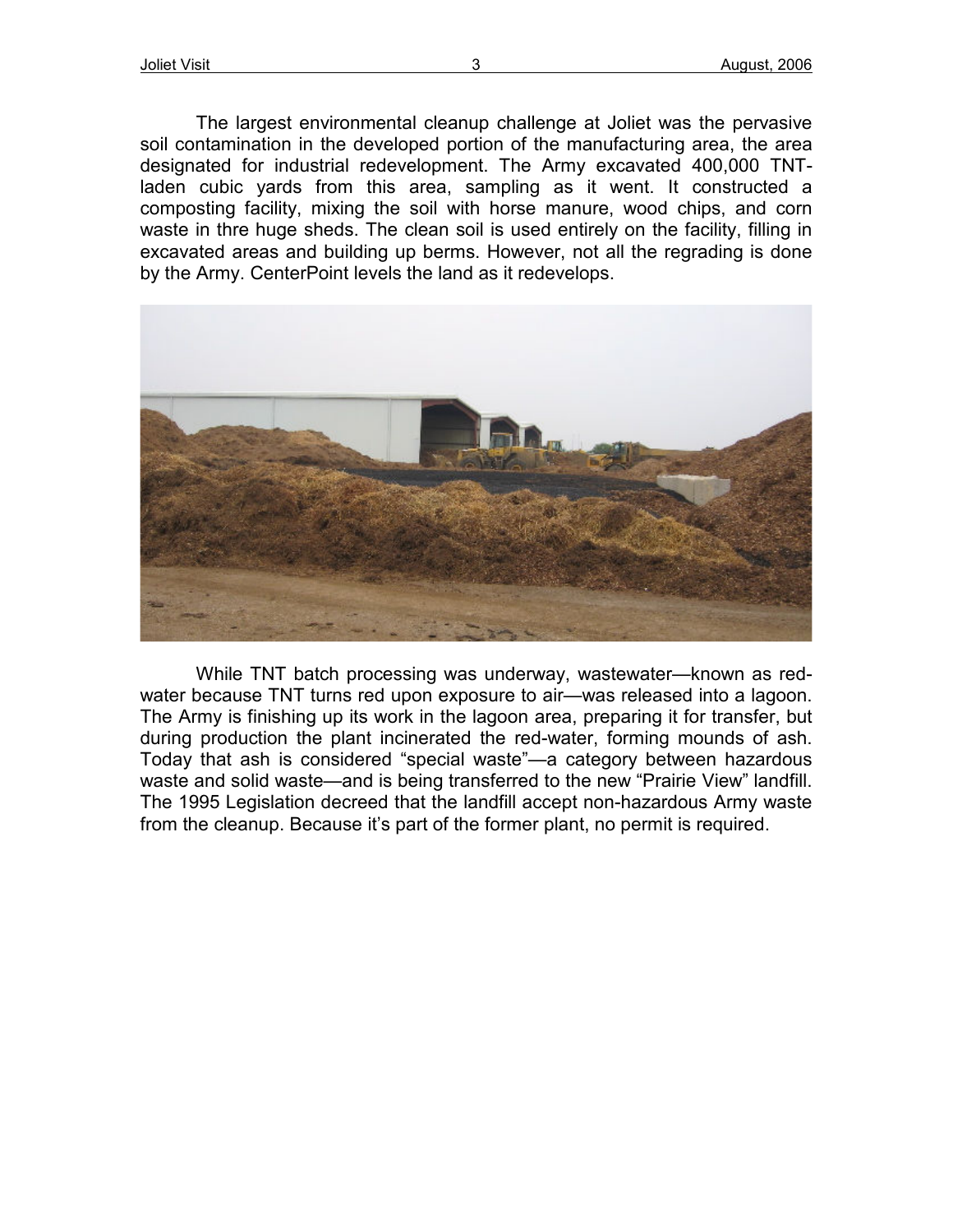

Ash mound

As elsewhere, the Army plans to backfill the excavated ash disposal area with clean soil from the composting operation.

Two open-burning open-detonation areas, in the middle of the LAP parcel, were used to dispose of munitions. The Army Corps is preparing a geophysical investigation to remove unexploded and discarded munitions from those areas. It has already searched the surface for munitions and cleared the vegetation. These projects are being conducted with Installation Restoration funds, because they are necessary to address soil contamination, but subsurface clearance of adjacent areas—where kick-out from detonations may have spread unexploded munitions—awaits the availability of Munitions Response funding.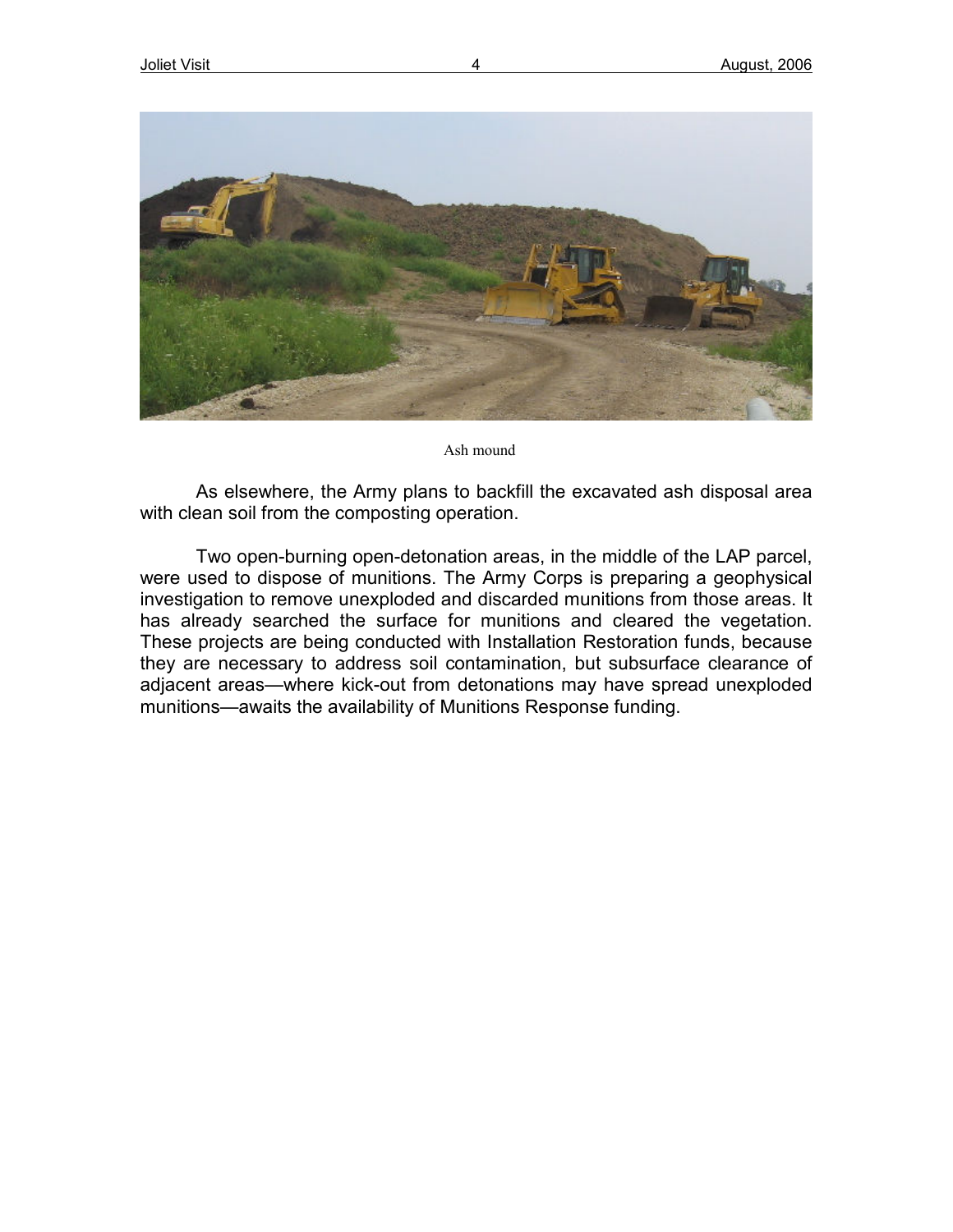

## OB/OD area

Other wastes are being consolidated on-site, in areas such as the M-11 landfill on the Manufacturing side of the plant. The Army has awarded a performance-based contract to MKM Engineering to address landfills and groundwater sites. For a fixed price, MKM is responsible for meeting regulatory requirements for closeout at those sites. Thus far, the contract seems to be working well. Apparently the actual costs of remediation have turned out to be less than initial estimates.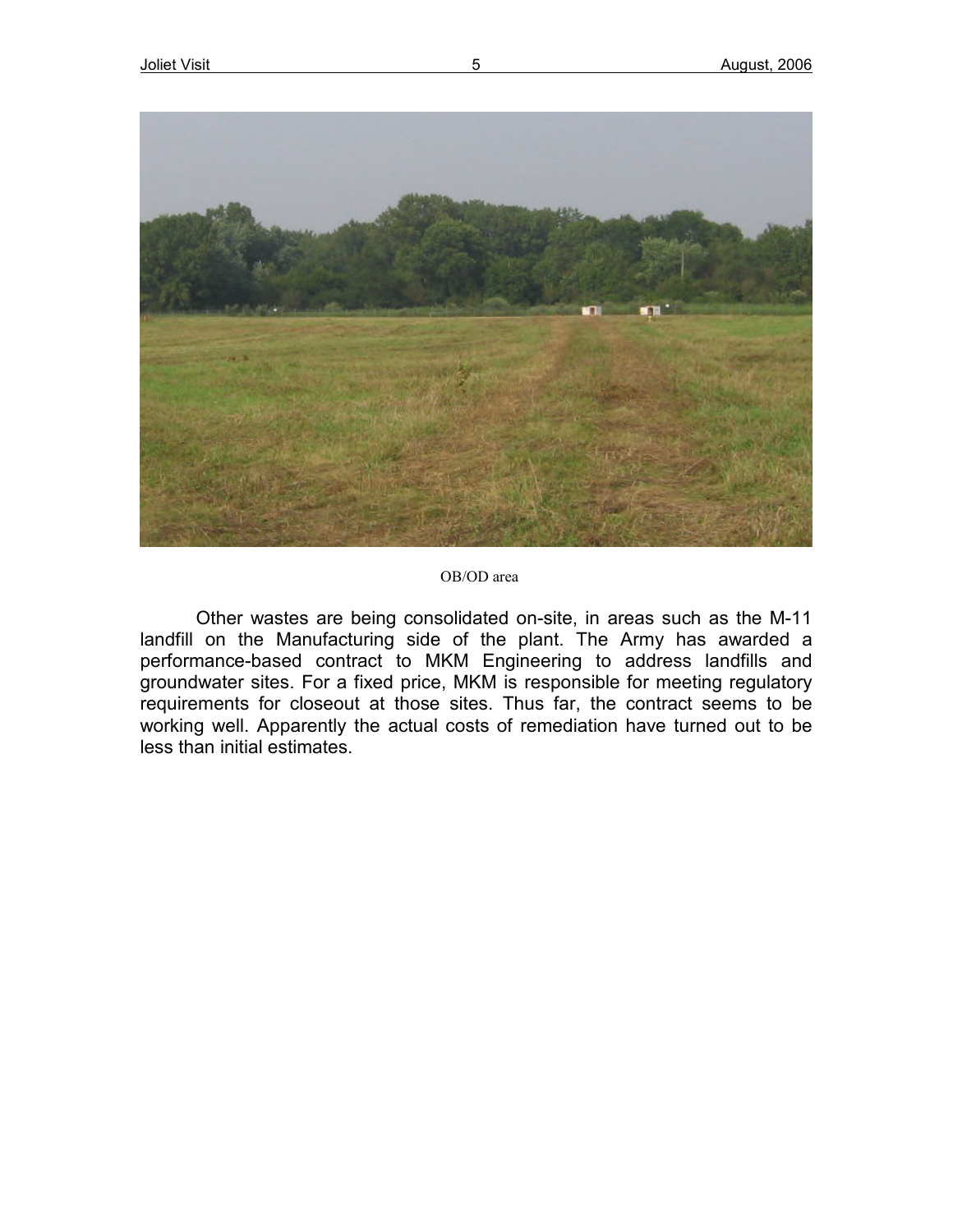

## Landfill M-11

Perhaps the largest remaining task is the removal of buildings. The Army demolishes old buildings if necessary to conduct soil or water remediation, but otherwise demolition is considered the responsibility of the transferee—the developer or the Forest Service. Some of the buildings were "flashed" (burned) after the removal of asbestos pipe-lining and roofing. At Joliet, this did not engender the controversies that have arisen more recently at the Badger (Wisconsin) and Ravenna (Ohio) Army Ammunition Plants, over the burning of PCB coatings.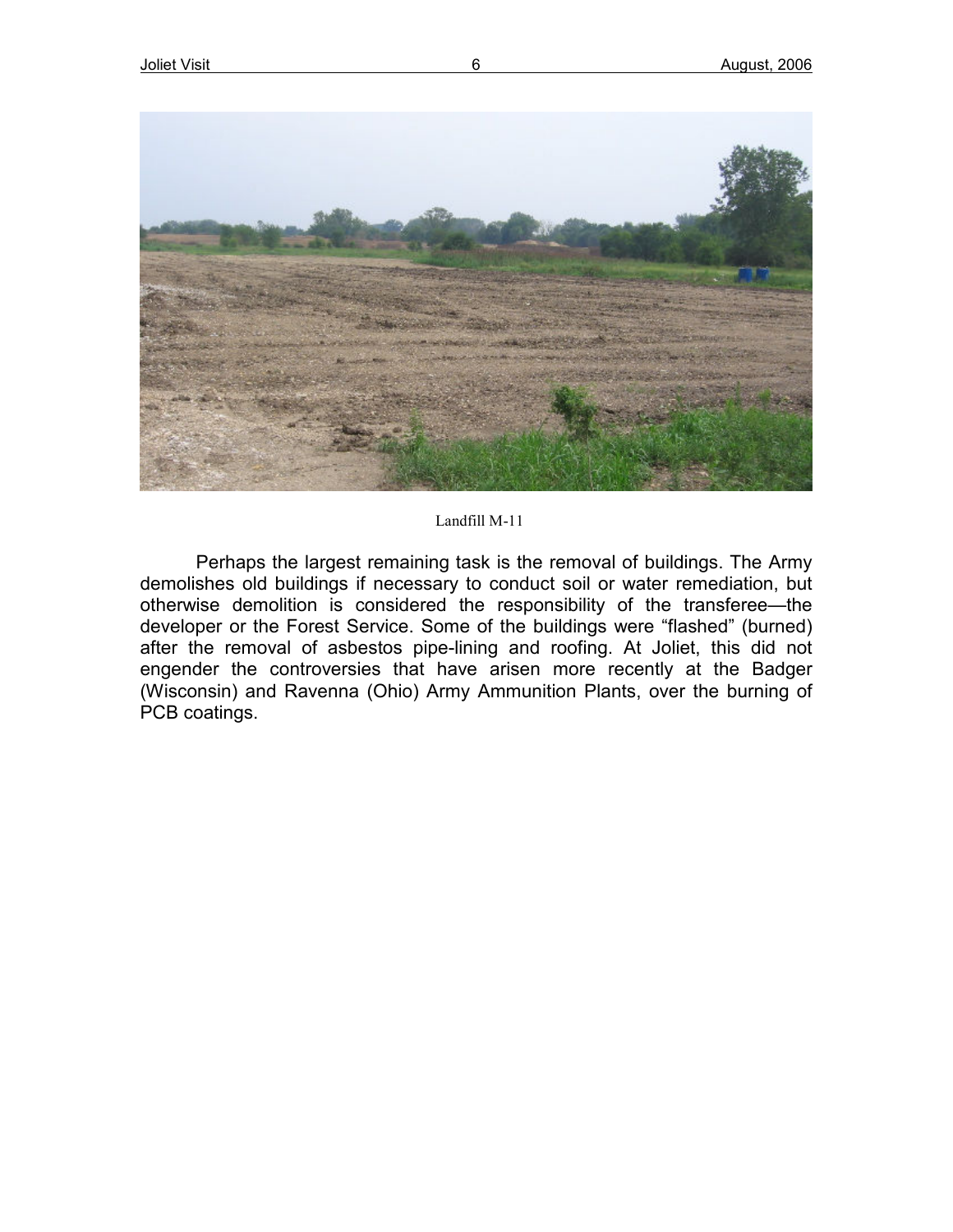

Remains of one of the older LAP lines

Some of the wood from buildings has been removed and reused. In fact, some of the shelving and beam facades in the Midewin Welcome Center come from the plant.

Dealing with old buildings seems to be a small cost of redevelopment for the commercial areas, but eventually it will become a significant challenge for the Forest Service. In addition to receiving four assembly line complexes, it has inherited 392 concrete munitions-storage bunkers.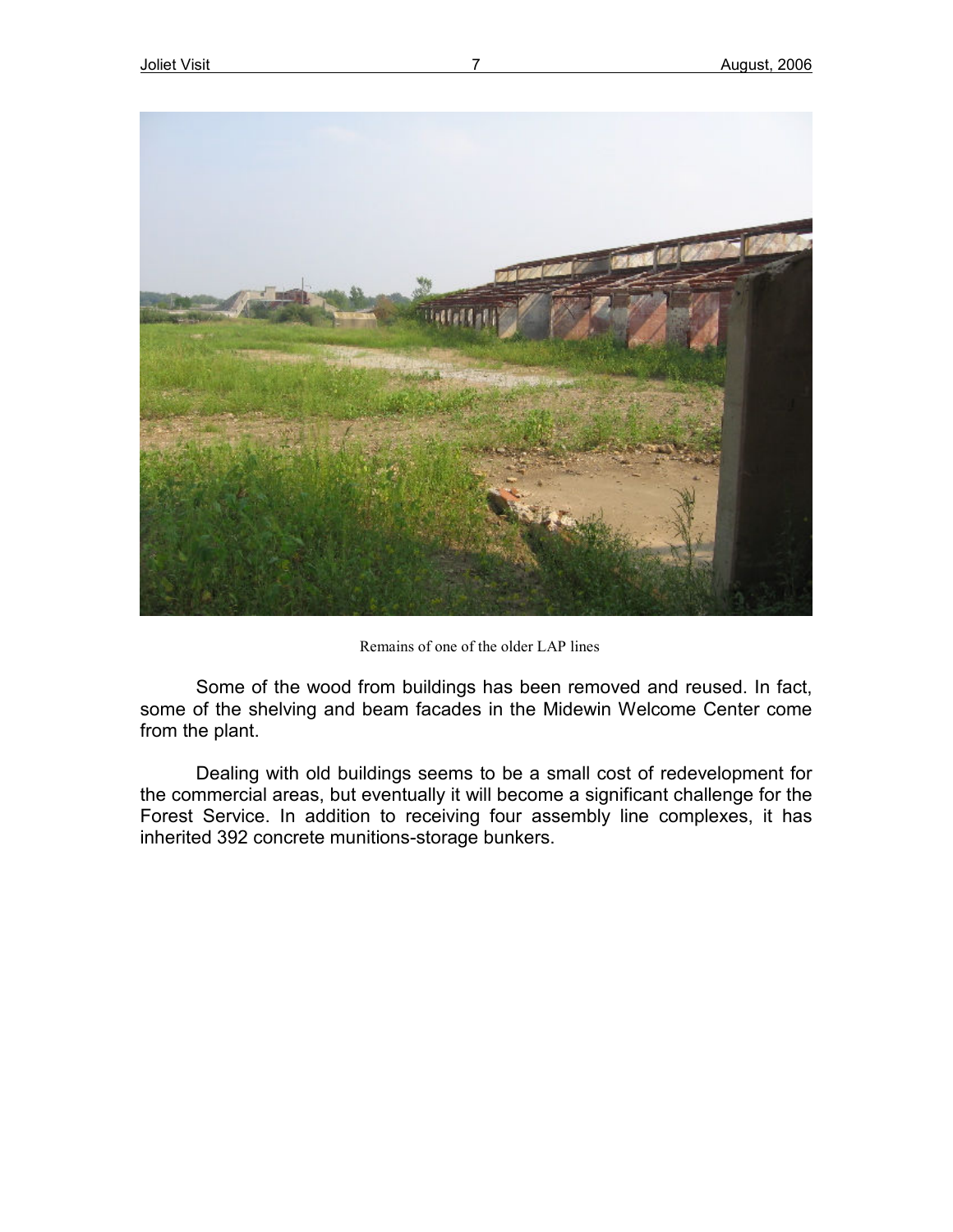

Located near three Interstate Highways and major rail lines, Joliet's redevelopers easily found new, economically viable uses. Burlington Northern Santa Fe operates a massive Intermodal (truck and train) transportation facility, facilitating the receipt and re-distribution of goods on an enormous scale. Container business is growing faster than the developers can provide space. Meanwhile, thousands of new cars and some classics have been unloaded from closed train cars and parked on the adjacent lots, awaiting distribution.



Nearby, millions of square feet of warehouses have recently been built and are gradually being put to use. One of Walmart's buildings, a distribution center, is more than 1.2 million square feet.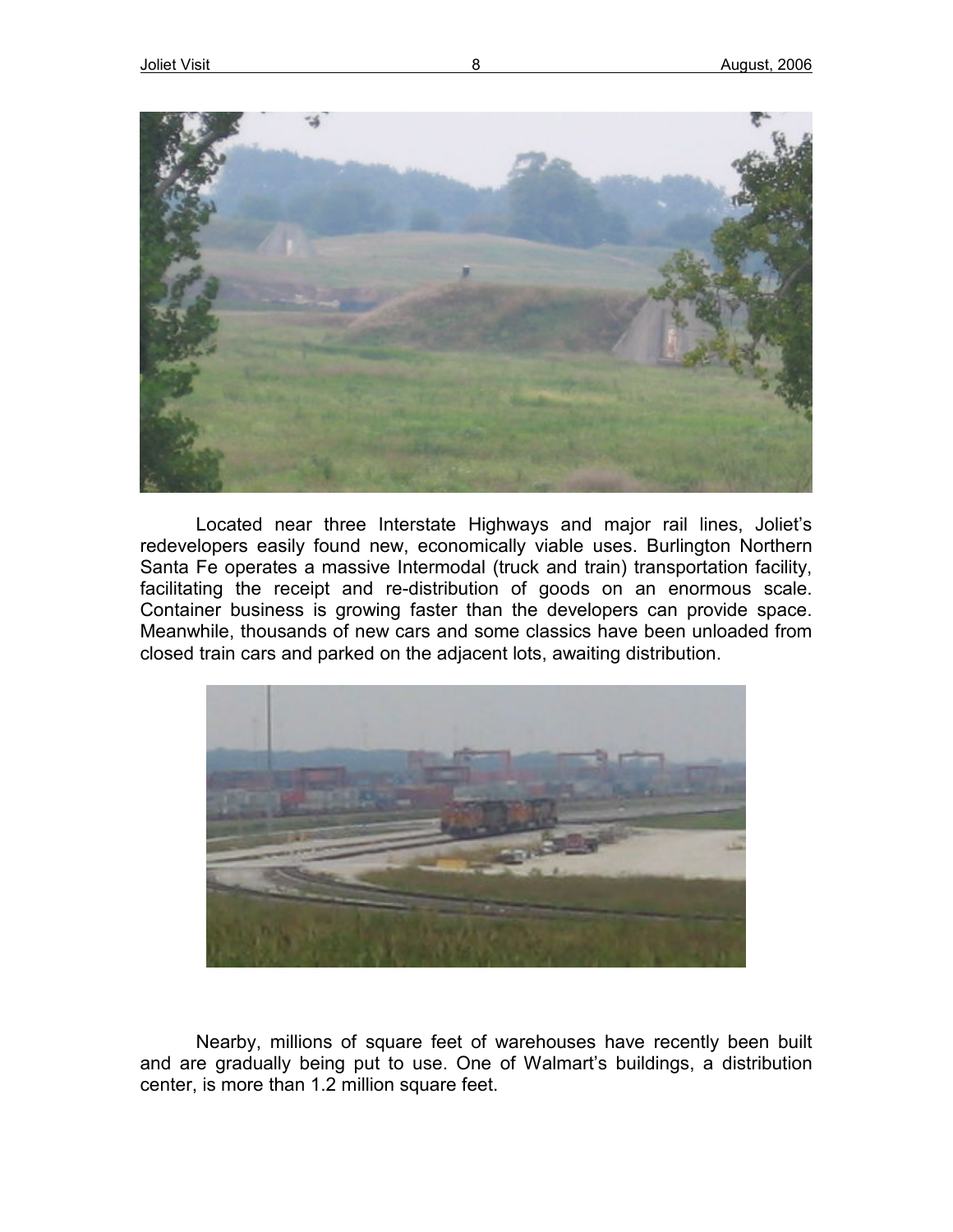

Change at the Midewin National Tallgrass Prairie (MNTP), the nation's first, is slower. Though 6,409 acres are now open to the public, the Forest Service's management plan calls for continuing cattle-grazing and corn and soybean production—as a way of preserving habitat and, I suspect, generating needed revenues.

Unlike some other closed military bases—Fort Ord, California, for example—Joliet was not an island of native habitat. Farming displaced most of the native ecology long before the military arrived. The Management Plan explains, "It may be decades before Midewin's restored prairie begins to resemble the prairies once found in northeast Illinois." Restoration of native prairie "will require as many as 350 different species of grasses and wildflowers," so MNTP has established three native seed gardens.